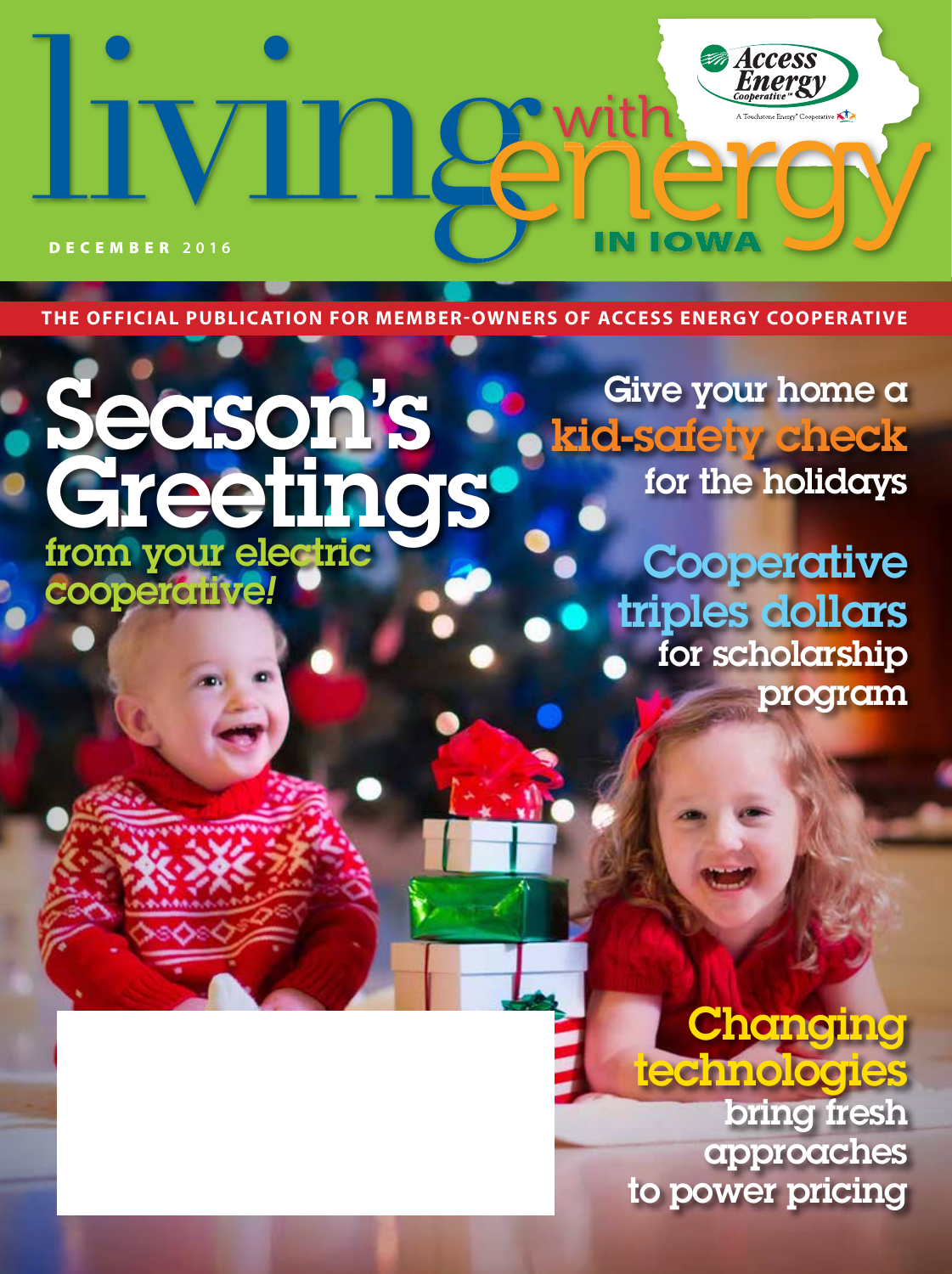#### Upcoming Events

# **The Access Energy Cooperative office will be closed:**

**Christmas – Dec. 23-26**

**New Year's – Jan. 2**

**For after-hours and holiday emergencies, Call 866-242-4232 or 800-452-7819**

Even when the Access Energy Cooperative office is closed, we're still available to you 24 hours a day, 7 days a week. Call our office any time for emergencies, power outages, details on your account, bill payments, and information about the cooperative and upcoming events. *≸* 



*Access Energy Cooperative is dedicated to exceeding members' expectations for safe, reliable and efficient service, while being a good citizen in our communities.*

**Office:** Access Energy Cooperative 1800 W. Washington St., P.O. Box 440 Mount Pleasant, Iowa 52641 **Phone:** 319-385-1577 or 866-242-4232 **Fax:** 319-385-6873 **Call Before You Dig (Iowa One Call):** 800-292-8989 **Website:** www.accessenergycoop.com **Facebook:** facebook.com/AccessEnergyCoop **Twitter:** twitter.com/AccessEnergyC **E-mail:** contactus@accessenergycoop.com **Office Hours:** Monday-Thursday, 7 a.m.-4:30 p.m. Friday, 7 a.m.-3:30 p.m. Closed Saturday, Sunday and holidays

**After Hours and Report Outages:** 319-385-1580 or 800-452-7819

Payments can be placed in dropbox under flag pole. Visa and MasterCard accepted.

| <b>General Manager/CEO:</b> Kevin Wheeler<br><b>Editor:</b> Kimberly Davis<br><b>Assistant Editor:</b> Cherity Wibben<br><b>Officers and Directors:</b> |            |           |                          |            |                |
|---------------------------------------------------------------------------------------------------------------------------------------------------------|------------|-----------|--------------------------|------------|----------------|
|                                                                                                                                                         |            |           | Jerry Barker             | District 2 | President      |
|                                                                                                                                                         |            |           | <b>Fred Hickenbottom</b> | District 1 | Vice President |
|                                                                                                                                                         |            |           | David Hollingsworth      | District 1 | Secretary      |
| Marvin Newton                                                                                                                                           | District 3 | Treasurer |                          |            |                |
| Joseph Heckethorn                                                                                                                                       | District 1 | Director  |                          |            |                |
| Larry White                                                                                                                                             | District 2 | Director  |                          |            |                |
| Robert Smith                                                                                                                                            | District 2 | Director  |                          |            |                |
| Marvin Holtkamp                                                                                                                                         | District 3 | Director  |                          |            |                |
| Victor Pierrot                                                                                                                                          | District 3 | Director  |                          |            |                |
| This institution is an equal opportunity provider.                                                                                                      |            |           |                          |            |                |

#### Local Perspective

# Create some new family memories this holiday season

#### **BY KEVIN WHEELER**

As I sit here and write my column, it seems like yesterday that I was ready to begin at Access Energy Cooperative.

My first year has been very enjoyable and fulfilling. But this time of year is about spending time with family, friends and reminiscing.

I always go back to every holiday season when Grandma Rooney would prepare a meal that an army couldn't eat, but she expected us to

try anyway. She was born and raised on a farm. Everything she made was from scratch – no mixes – and I'm not sure she ever used a measuring cup. The biggest treat during Thanksgiving and Christmas was the homemade egg noodles and deviled eggs.

As you may guess, there's nothing like homemade egg noodles made by Rooney. The grandkids would sneak over when she was making them the day before. The kitchen looked like a bomb went off – she had flour everywhere (including all over herself) and noodles hanging in places they shouldn't be. Once she had the noodles drying, she'd make the deviled eggs and put them in the refrigerator.

Well, can you see where this is going? She was always glad to see us when we

showed up, but we had other motives – like getting a deviled egg. We'd hug her (nobody hugs like Grandma) and tell

each other how glad we were to see her. Then we'd sneak to the refrigerator and get caught every time with our hand in the refrigerator.

 "Well go ahead and get one," she'd say, "and get out of here." We'd laugh and journey on to see her the next day.

Rooney's been gone for almost 20 years, but I still

cherish the memories. Now, I get to see my son do the same things I did, but there's still no one who can make egg noodles like my Rooney.

This holiday season, take time and cherish the moments you have with your loved ones. Enjoy the holidays, and tell stories; you're creating new ones every year that your loved ones will tell for a long time.

I want to thank everyone who has stopped by the office or met me somewhere, welcoming me to the area. It's been a true pleasure to work for the members, board and employees at Access Energy Cooperative, and I look forward to many more years to come. *≢* 

Kevin Wheeler is the general manager/CEO of Access Energy Cooperative.



**Unless Congress acts this month, federal income tax credits for residential energy efficiency projects will end Dec. 31, 2016. These tax credits are available for purchases made in 2016, as well as purchases made during 2015.**

For 2016 installations on your existing home (principal residence), the tax credit is 10 percent of cost up to \$500

or a specific amount from \$50-\$300. Some of the items covered include air-source heat pumps, central air-conditioning, insulation and windows, doors and skylights. The tax credit of 30 percent of cost with no upper limit continues through Dec. 31, 2019, and applies to both existing homes and new construction (principal and second homes) on geothermal heat pumps, small (residential) wind turbines and solar energy systems.

For more information on current federal tax credits, visit these websites: Energy Star® (www.energystar.gov) and the Database of State Incentives for Renewables & Efficiency (www.dsireusa.org).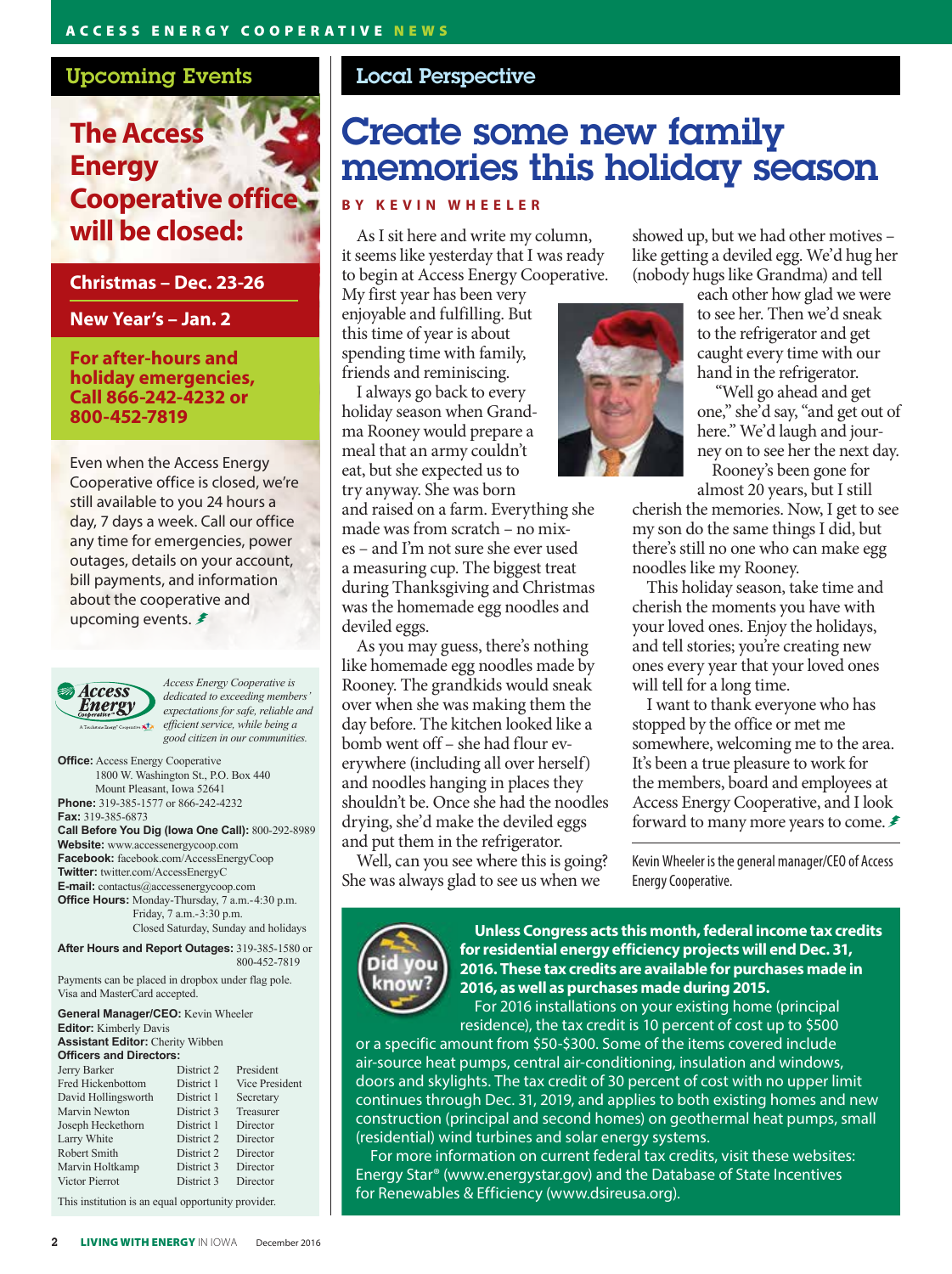### Financial Matters

# Idle service invoices will be mailed in January

Notices for idle services (services that have been in place but not used for 12 months or longer) are being sent this month. If you receive a notice, please review it and determine whether or not you wish to retain the service. If you no longer wish to retain the service, please complete and return the notice to our office. For any idle service that we haven't received a form to remove, we'll send an invoice for the annual idle service fee next month.

The annual fee for an idle service is currently \$107, which covers the cost of the cooperative's investment in the fa-



cilities. This fee cannot be divided into monthly installments. If you receive an idle service letter and are no longer the owner of the property, please call our office at 866-242-4232. *≢* 

### Student Leaders

# Access Energy Cooperative triples dollars for scholarship program*!*

#### **\$9,000 in scholarships is available to high school seniors**

- Six \$1,500 scholarships will be awarded – two in each of the cooperative's three districts.
- All winners must be high school seniors receiving post-secondary (college or technical school) education.
- **Parents or legal guardians must be** members of the cooperative.

#### **Here's where to obtain an application**

- Go to any area high school guidance counselor's office.
- **Contact the headquarters office** of Access Energy Cooperative in Mt. Pleasant at 866-242-4232.
- Visit the cooperative's website at www.accessenergycoop.com and download the application and fax, mail or bring it to our office. You also may submit the form online.

Applications are due in our office March 15, 2017. Winners will be announced at their senior awards ceremonies.



#### **When are the scholarships given?**

\$500 of the scholarship money will be awarded to recipients at the completion of their first semester of post-secondary school education, with proof of enrollment for the second semester. The remaining \$1,000 will be awarded after completion of the third semester, with proof of enrollment for the fourth semester. *₹* 



Win an air fryer, and eat healthier without giving up the taste of your favorite foods*!*



The Philips Airfryer is quite a special countertop appliance. Using its unique Rapid Air Technology, the Model HD9220 circulates superheated air around a metal mesh cooking basket, requiring little or no oil as it fries, bakes, roasts and grills. And, of course, you'll save energy, compared to using your oven or cooktop.

An integrated timer lets you preset cooking times up to 30 minutes, and the temperature control allows you to choose the best cooking temperature for your recipe – up to 350 degrees. Other features include a cool-wall exterior, nonslip feet, a recipe book and app, and a 1-year warranty.

Suggested retail is about \$250, and optional cooking accessories are available. Go to www.usa.philips.com for more information and a list of retailers or the Philips Online Store at www.philips-store.com to buy one. *≢* 

**To enter this month's contest, please go to the** *Living with Energy in Iowa* **website at www.livingwithenergyiniowa.com and complete the entry form by Dec. 31, 2016.** 

**You must be a member of one of Iowa's electric cooperatives to win. There's no obligation associated with entering, we don't share entrant information with anyone and multiple entries from the same account will be disqualified.**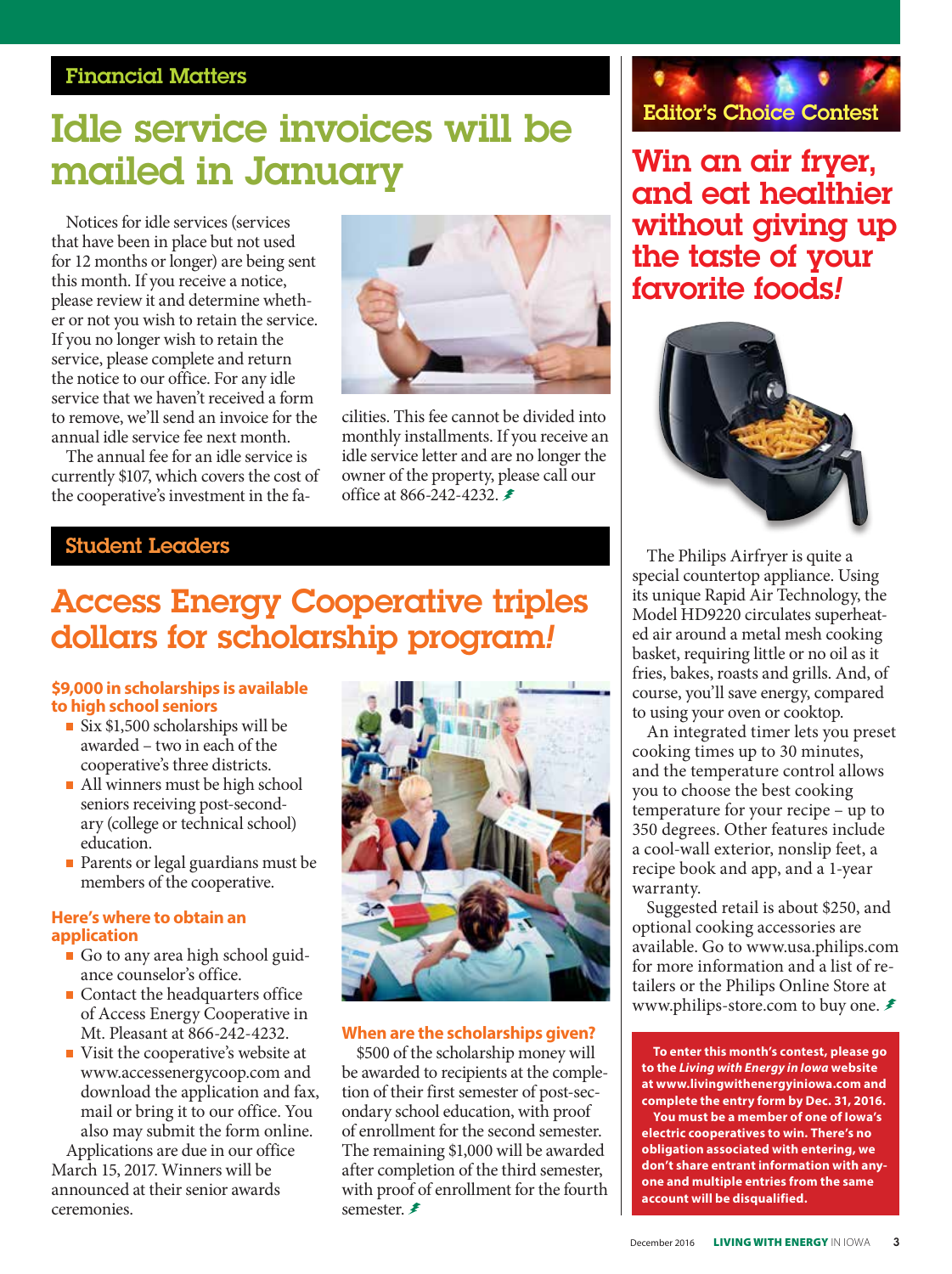#### Youth Tour

### Access Energy Cooperative is looking for the next generation of leaders

What do 1,600 high school students, our nation's capital and electric cooperatives have in common? The answer is the



Electric Cooperative Youth Tour, of course! Youth Tour was established with one thought in mind: to inspire our next generation of leaders. Since 1964, more than 50,000 young Americans have taken advantage of this special opportunity offered by their electric cooperatives.

It all takes place in June, when hundreds of electric co-ops across the country send students to Washington, D.C., for a chance to learn about the cooperative business model and enjoy a full week of sightseeing. While in D.C., participants have a chance to meet with their elected officials and discuss the issues that are important back home. Without a doubt, Youth Tour has grown into an invaluable program that gives young Americans an experience that will stay with them for the rest of their lives.

**Access Energy Cooperative sends two students each year.** If you're a high school sophomore or junior interested in traveling to Washington, D.C., to experience a once-in-a lifetime trip, check our website at www.accessenergycoop.com to download or submit an application. You'll also find applications at your guidance counselor's office or by calling the co-op's office at 866-242-4232.

Applications are due at our office by Feb. 27, 2017. Personal interviews to choose our two student representatives will be held at our office March 7, 2017. You must be able to participate in an interview.

#### Doing it Yourself

# **Insulate your electric water Water Heater Tank heater tank Insulate Your Electric Water Heater Tank**

#### **MATERIALS:**

- Water Heater Blanket Water Heater Blanket
- Scissors
- Duct Tape

#### **STEPS:**

- **1.** Turn off the electric water heater at the breaker panel. **2.** Measure the height of the water heater and
- **2.** Measure the height of the water heater and cut the blanket to fit if necessary.
- **3.** Leave the top of the water heater open.
- **4.** Wrap the blanket around the water heater and temporarily tape it in place. Position the blanket so that the ends do not come together over the access panels on the side of the tank. the blanket so that the ends do not come heaters, there will be two panels on the
- **5.** Mark the areas, then cut holes where what where the areas, then cut holes where  $\frac{1}{2}$  controls are located. For electric water heaters, there will be two panels on the side of the tank. Mark the area where the pressure relief valve and pipe are located. This will be a pipe that protrudes from the *Side of the water heater.*
- **6.** Adhere the blanket. Be careful to line up the cut out areas and then tape it permanently in place.
- **7.** Turn the water heater back on.

#### **Cover the whole tank except temperature and pressure Cover the whole tank except temperature and pressure (T&P) valve and drain. (T&P) valve and drain.**



**Safety Note:** Don't set the thermostat above 130ºF on the electric water heater with an insulating jacket or blanket – the wiring may overheat.

with an insulating jacket or blanket

**Safety Note:** Don't set the thermostat above

#### In the Community

### Access Energy Cooperative donates water heater – the wiring may overheat.



**Member services representative Alan Raymer** *(right)***delivered a water heater donated by Access Energy Cooperative to the 2016 Henry County Habitat For Humanity project.**